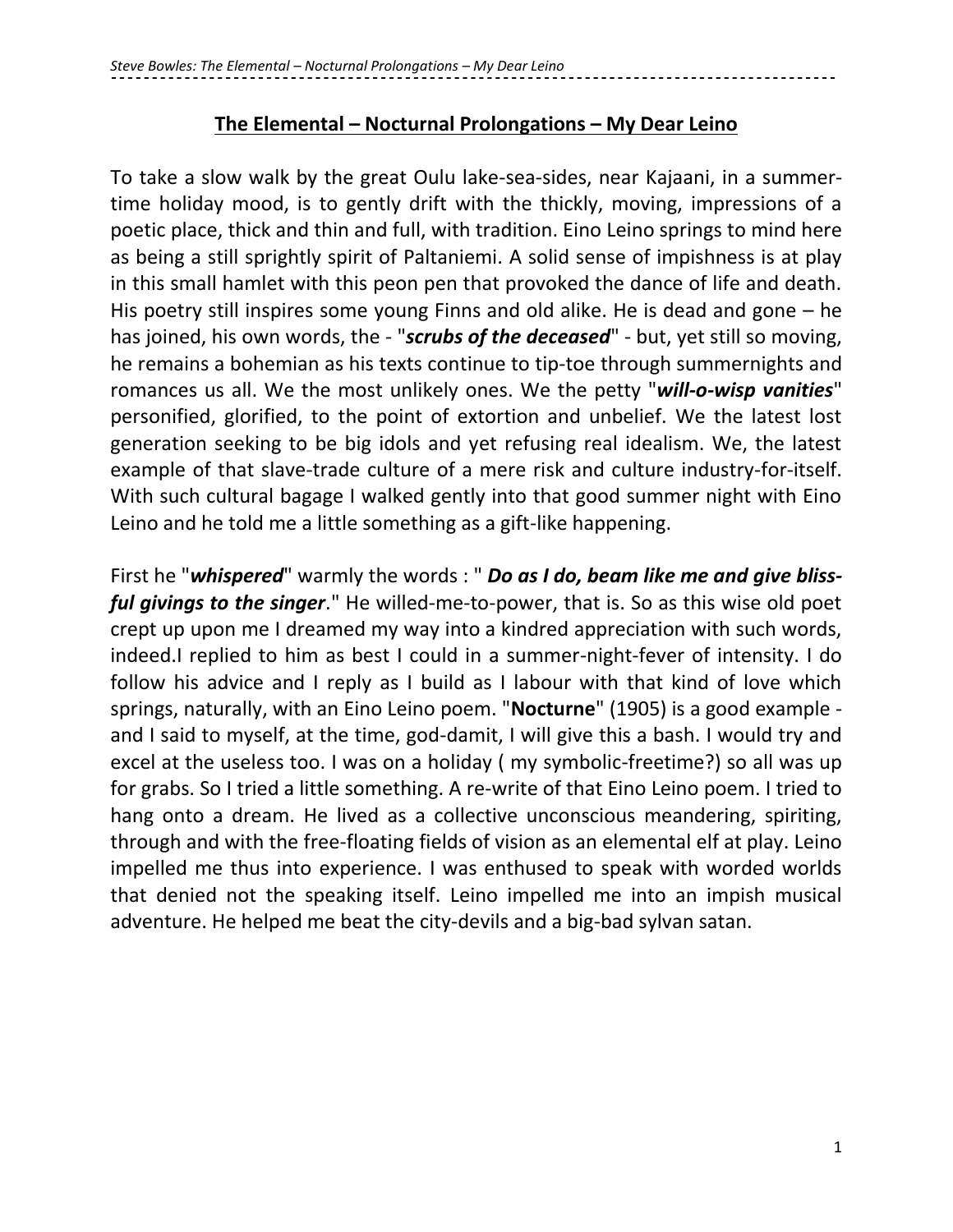## **\*\*\*\****Nocturnal Prolongations***\*\*\*\***

*Evening song; in my ear, corncrake calling, singing, under floodlights; Staged by a full moon. Straw stooks standing, upright, swelling; as fodder-fields, landscapes; As my mind.*

> *My summer night with so many warm hearts beating – yes. Elemental My dear Leino.*

*Wood-smoked valleys appearing, drifting, as distance becomes, Alive, as time, as place, flies by. As lakeside-fields fuse into twilights of peopled-times, Fused by peopled-places alive now here and well.*

*I am not overjoyed ( romantic I am not) but yet neither am I so over sorrowed ( fatalistic I am not) to have followed this way where dark, still, woods still serve my own, full well,*

*Though veiled with the shifting moving shadows that beckon the new returning day which is always before and beyond just now.*

*Cumulus clouds, berries, blossom a yellow-red ending of a day, falling, sleepysometimes-all-times-well.*

*With shadows on the water-ways, streaming unto stillness, slowly, with the rested wind.*

> *A little resting now yet still restless. A Being as Being unto death which has no dominion.*

*Through blue-grey hills by blooming meadows, Smelling, faintly strong, A summer night edures, endears. Out, within, those warm wild beginnings hearts hone well, An end-home in the big song and I.*

#### *Why?*

*Why the melody? Dark forest fevers, shadowy lake-sides, dusk time-settings?*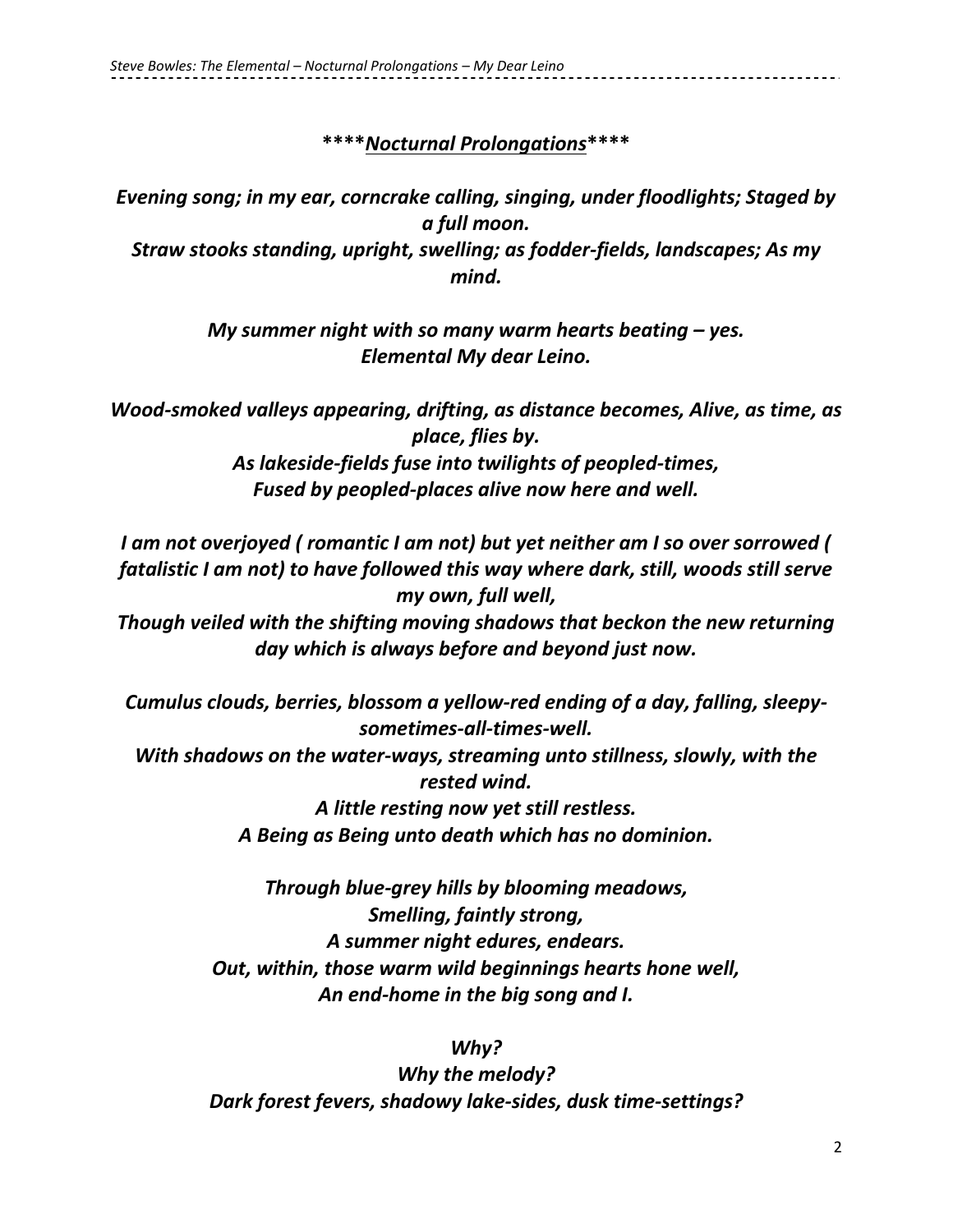# *Musical Adventures? Serenity? Why dance? Because!! I believe, I feel, I am simply with. I AM-with. It is. Elemental my dear Leino.*

*Because the proud leave only mere shadows of separations. Because good young butterfly dreams waft along with life.*

### *Why???*

*Why translucence, meek blue-greys and hills, beckon, alongside, faint fragrances,flowers, meadows, so strong in faintness? And why, as the corncrake croaks and as the corn stooks stand, by, Some sounds of music, as a crex-crex, are hard, brittle and warm?*

> *Elemental my dear Leino. The before and the beyond, as nocturnal prolongation. We belong, just here and there and all, Without possession, within. Betwixt and between, Dionysus dancing with Apollonian harmonies. The wine is there to give life to the ordering, Of things, just so, My dear.*

*But the primrose path is but a poor beauty without the wines of dandelions. The puff-balls frolic with the wind but such a flight of fancy is rooted. Youthful travels are but seeds branching out with their past-within. Betwixt and between, destiny, alive and freedom well. The wherewithall flourishes, seriously, at play.*

> *Song? I sing, with, That song which is no slave. Songs not possessed. That which cannot be owned and sold is sung.*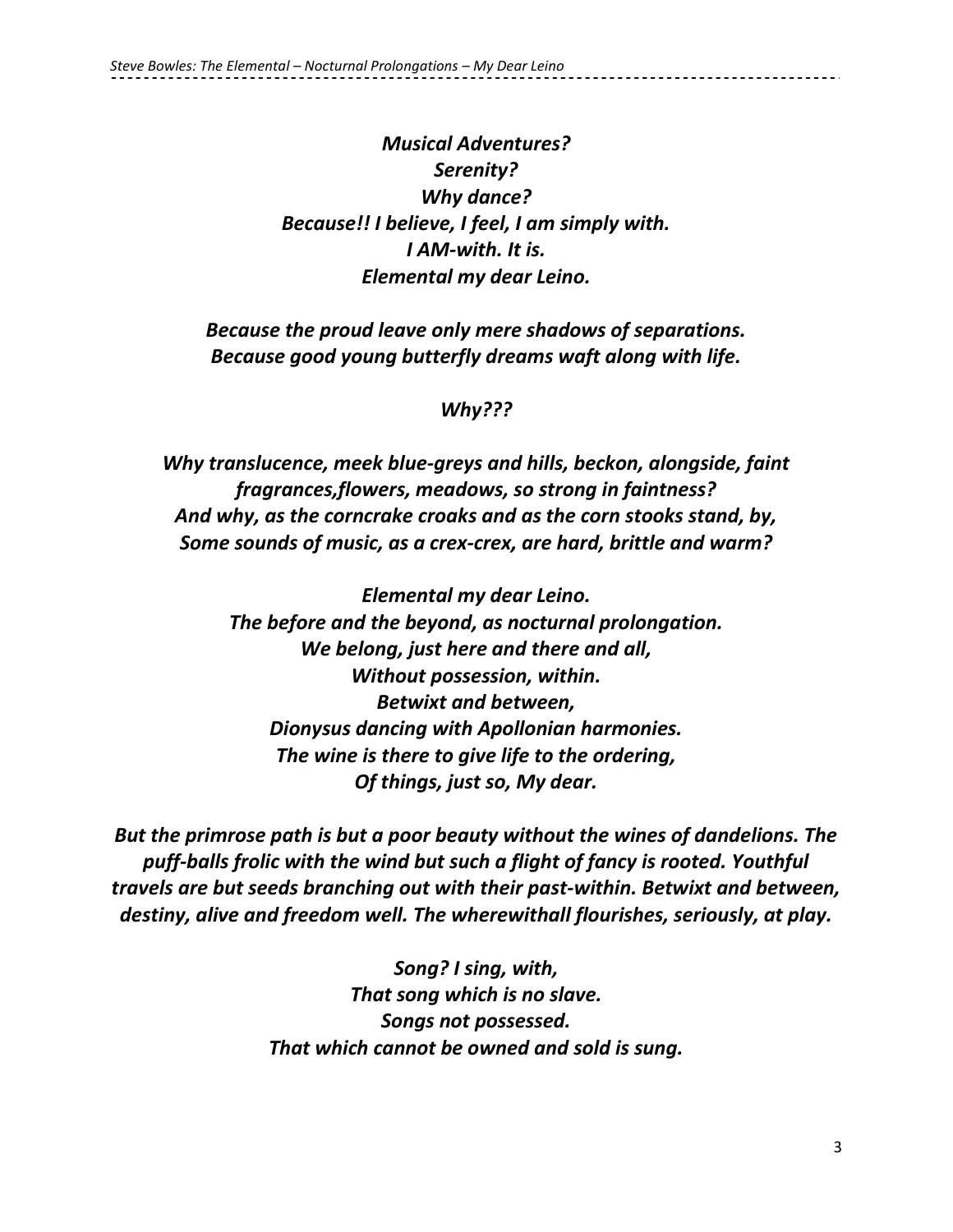*My dear Leino, I have followed your advice. We do not own our words unless we are to be slaves. You never wanted us, sentenced, worded, slaved in prisons. We cannot make poetics before and beyond the executions.*

*My dear Leino, aristocrat, expert of the useless, Rose-bush-thorn, Thou art master of intrigue with good reason-to-be. You embrace, you travel-with, Differences, Far away to the centre. Away from deathly indifference, However. Into moral metaphysical guilt. But far, far, away from hubris. Away from feigned fickle fancy. You are a variable rainbow of delight where a wet sun smiles again. As we wake with each new exotic morning, To be a Diff-Errant.*

*My evening sings a deep serenity, faithful, as a summer hay-sweet male-maidend song, singing no fatherland-motherland fickle feat. I believe as, musical melancholy, an adventure glows and ... , Swells, ever fresh and green, in a still, strong and yet still soft, voice with-in. The labours of love, an oak-leafed garland, thrives, translucent-true, Displays, The green and brown and blue and the white and ...*

*I will no longer chase the will-o-wisp vanities, I find my home, here, my Being, here, elemental. I will no longer be blown by the fake cold winds of war. I leave behind me now, Idols, the culture industry, the fickle, The fickle image, cash nexus all.*

*I throw my little stones into warm still waters and watch and learn. Concentric circles move with my imagination, bounced, back, From The rocks. All eccentricity is moved to shallow waters, as always,*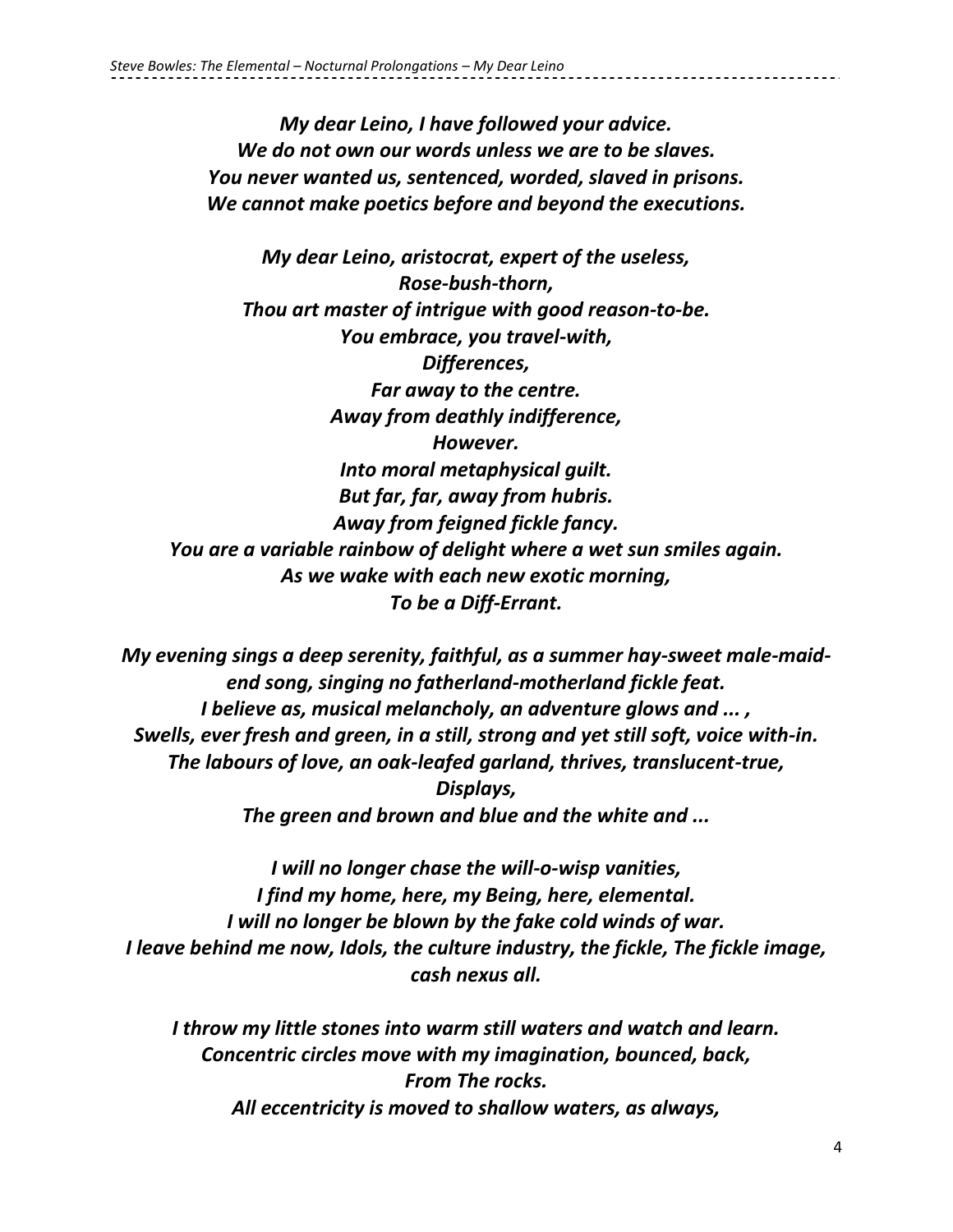*Weather-cocks, are always, dead-asleep, as they spin around, And around. In dreams we spin a tale or two as the harsh and cackled crex-crex, eternally returns and ... The crex-crex, corncrake, straw stooks standing, pave a path, Before and beyond and ... With those good intentions turning. Philosophy in a nutshell my dear Leino.*

*Time is resting, well, now, with me and my own. What is before returns, as I move, beyond peradventure again. Eino – you have travelled yet again and I, for another, feel OK. Why? Because we move even when we peer out, from a small window, A sauna, box, Screen. Your view. Elemental my dear Leino.*

**\*\*\*\*\*\*\*\*\*\*\*\*\*\*\*\*\*\*\*\***

My reply with Eino Leino might be but an impish reply from a bohemian "*Jack-O'-* **Lantern**". Indeed I have no claims to the "A.B.C" of expertise. But may I say here that Eino Leino tempted me into an "*unknown room*" and I felt like singing too. Perhaps I had no choice in the matter - I do not know. But I do care. If I have stolen gold from the devil up high I will be, no doubt, brought to new order. The good bohemian Leino would well forgive my virgin-adventures into and with the unknown. Fate is, I guess, always much more than we merely think it is!!!

*Note : Eino Leino ( 1878-1928) is considered to be one of the Finnish poets that remains significant in the national identity stakes. His poem "Nocture" was first published over 100 years ago, in 1905, in the book "Talvi-Yö". Today it does no harm to show some humble respect. The recent death of the philosopher Emmanuel Levinas ( famous for his infinity of the infinity theme with the elemental) is also significant here in my attempt to allow the self-same happenings to find re-creation(al) displays. The professional philosopher, however, might find my interpretations to be a little too impish but such is the price we pay today for such summer-night frolics and jolly jaunts with the most necessary wild-side. Maybe Leino was a little child-like at times and maybe I write as I pick the petals and say "the philosophers like it ; the philsophers don't, the poets like it ; the poets don't ....". Maybe I write to publish thinking that Eino Leino might well like that.*